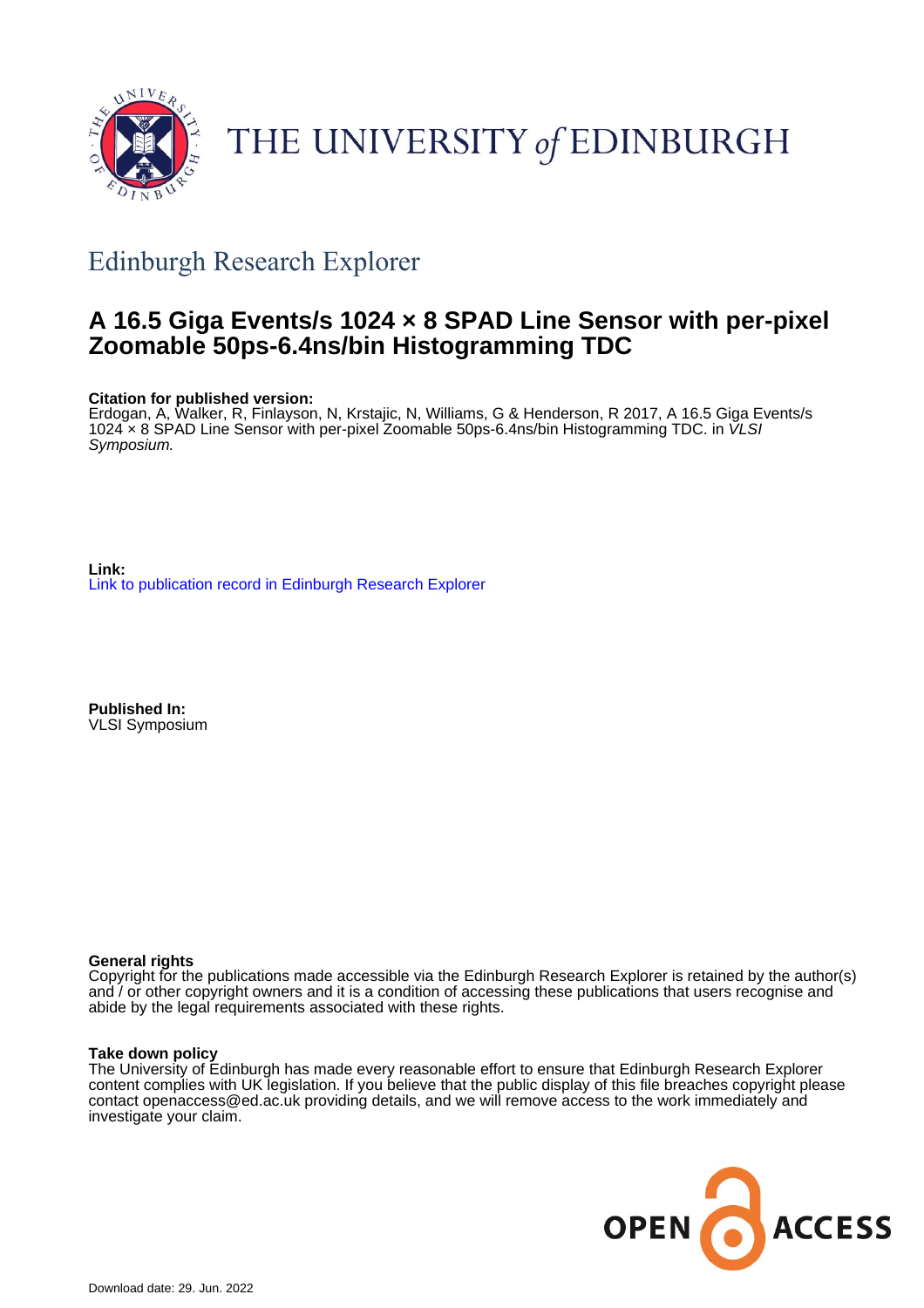# **A 16.5 Giga Events/s 1024 × 8 SPAD Line Sensor with per-pixel Zoomable 50ps-6.4ns/bin Histogramming TDC**

Ahmet T. Erdogan<sup>1</sup>, Richard Walker<sup>1</sup>, Neil Finlayson<sup>1</sup>, Nikola Krstajić<sup>1,2</sup>, Gareth O.S. Williams<sup>2</sup>,

Robert K. Henderson<sup>1</sup>

1 – CMOS Sensors and Systems Group, University of Edinburgh, UK

2 – EPSRC IRC Hub in Optical Molecular Sensing & Imaging, Centre for Inflammation Research, Queen's Medical Research Institute, University of Edinburgh, UK

## **Abstract**

A  $1024 \times 8$  single photon avalanche diode (SPAD) based line sensor for time resolved spectroscopy is implemented in 0.13 µm imaging CMOS with 23.78 µm pixel pitch at 49.31% fill factor. The line sensor can operate in single photon counting (SPC) mode (65 giga-events/s), time-correlated single photon counting (TCSPC) mode (194 million events/s) or histogramming mode (16.5) giga-events/s), increasing the count rate up to 85 times compared to TCSPC operation. This performance is enabled by a 512 channel histogramming TDC with 50ps-6.4ns/bin zoomable time resolution. **Keywords:** CMOS, SPAD, TCSPC, Histogramming, Time-resolved spectroscopy.

## **Introduction**

CMOS SPAD technology enables massively parallelized counting and timing of single photons in imaging, line and single point sensor formats [1]. The per-pixel time-resolution or gating offered by SPAD line sensors opens up new applications in hyperspectral scanning systems in microscopy, endoscopy and aerial monitoring as well as new modalities in ring-down, fluorescence lifetime and Raman spectroscopies [2][3][4][5]. Several architectures have been explored from 4 gated counters [2], per-pixel time to digital converters (TDCs) [3], time-gated memories [4], in-pixel center-of-mass computation [5], and off-chip FPGA TDCs [6]. A bottleneck is implied by readout of per pixel time-events from TDCs to implement off-chip TCSPC locking the pixel dynamic range to the available I/O rate. We employ on-chip histogramming [7] for the first time at a per-pixel level achieving up to two orders of increase in the SPAD photon processing rates [1] enabling fast scanning or low I/O power time-resolved spectroscopic imaging.

### **Line Sensor Design**

A photomicrograph of the line sensor is shown in Fig. 1. The die, measuring  $12.648 \times 1.990$  mm, is fabricated in a 130nm CMOS imaging technology with 23.78 µm pixel pitch at 49.31% fill factor. A simplified block diagram of the sensor is shown in Fig. 2. The sensor has 2 SPAD line arrays, one optimized for 450nm to 550nm (blue SPADs), the other optimized for 600nm to 900nm (red SPADs). Each pixel has 16 blue and 16 red SPADs which can be accessed as 2 interleaved lines of 512 pixels  $\times$  11.89 µm wide to double the spectral resolution. The sensor has  $512 \times 16$ -bit, 50ps TDC blocks (Fig. 3). The TDCs [9] can operate in standard TCSPC mode using global pixel write and pixel reset control signals for transferring generated time-event values off-chip. The TDCs can also operate in histogramming mode (Fig. 4), passing time-event values to the respective histogramming block (Fig. 5), in which case write and reset control signals (TDC\_WRITE and TDC\_RESETn in Fig. 3) are generated on-chip and by each TDC independently. In histogramming mode, the first 12-bits of the 16-bit TDC are used, providing up to a 204.8 ns wide histogramming window. The histogram block has 32 bins and each bin is implemented as a 10-bit ripple counter. For increased dynamic range two consecutive bins can be chained, halving the histogram bins to 16 while doubling the bin width to 20-bit. Bin widths can

also be configured from 1 to 128 time-events per bin under the control of the Histogram decoder (Fig. 5). Together with a 50 ps resolution on-chip delay generator, this feature allows positioning and zooming of the histogram window to the spectral peak. In SPC mode, the first 4 histogram bins are used in chain mode creating two independent time gated 20-bit counters (SPCA and SPCB) allowing rapid fluorescence lifetime estimation. Simultaneous readout and detection is supported to achieve 100% temporal aperture ratio. Optical throughputs of 65 giga-events/s in SPC mode, 194 million events/s in TCSPC mode and 16.5 giga-events/s in histogramming mode are achieved. Histogramming mode increases the count rate up to 85 times compared to TCSPC operation. Throughputs of 8.5 giga-events/s in a  $256 \times 1$  line sensor [6] and 1.7 giga-events/s in a single point sensor [7] have previously been reported. SPADs can be individually enabled in each pixel to optimize sensor dark count rate (DCR). Time gating (TG) can be applied to all modes with variable gates set up by the on-chip delay generator. TG SPC mode can process multiple events during a single laser pulse with the pulse shortening OR-tree architecture [8]. Furthermore, the TG can be set to time-gate OFF or ON an event during the laser pulse period. The mean FWHM of the instrument response function (IRF) of the blue SPADs is 114ps with a 2V excess bias voltage (Fig. 6).

# **Experimental Results**

The line sensor was tested under controlled LED illumination triggered at 100 MHz to measure the maximum count rate in all modes. As shown in Fig. 7, per-pixel histogramming achieves ~1/4 SPC count rate demonstrating our ability to maximize TCSPC event timing. In order to demonstrate the time-resolving spectral capabilities of the sensor we investigated Fluorescein-Rhodamine FRET. We placed the line sensor in a spectrograph and captured fluorescence from the sample illuminated by a 483 nm pulsed laser diode (20 MHz repetition rate). In Fig. 8 we present a time-resolved spectrum of the mixture obtained in TCSPC mode (Fig. 8(a)) and the on-chip histogramming mode (Fig. 8(b)). Two clear peaks are obtained at wavelengths of 527 nm and 584 nm, with two distinct lifetimes. The fluorescence lifetimes are as expected for the dyes involved (Fig. 9). Fig. 10 shows that the on-chip histogramming data acquisition rate per wavelength is up to 15 times greater than raw TCSPC mode. This increases to 68 times with a Fluorescein sample alone. Zooming from 3.2 ns/bin to 0.8 ns/bin is demonstrated in Fig. 11. The sensor empowers existing time-resolved spectroscopy and imaging applications and enables new ones.

**Acknowledgements** We acknowledge funding from the UK Engineering and Physical Sciences Research Council (EP/K03197X/1) and STMicroelectronics for manufacturing.

### **References**

[1] Palubiak et al, IEEE STQE, 2014. [2] Pancheri et al, ESSCIRC 2009. [3] Nissinen et al, AICSP Springer, 2015. [4] Maruyama et al, IEEE SSC, 2014. [5] Krstajić et al, Opt. Ex. 2015. [6] Burri et al, Proc. SPIE, 2016. [7] Dutton et al, ISSCC 2015. [8] Braga et al, ISSCC 2013. [9] Richardson et al, IEEE CICC 2009.